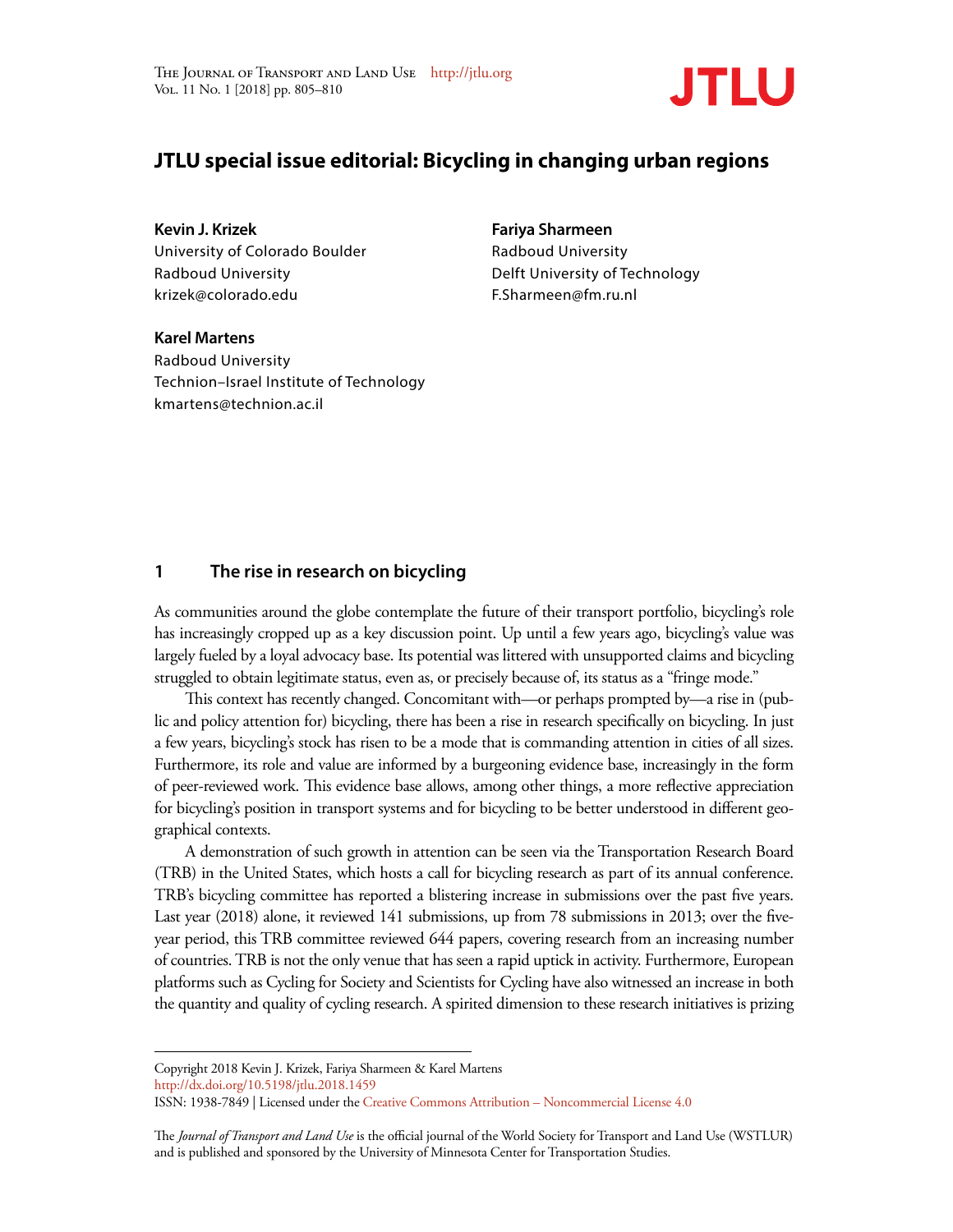the need to furnish action-oriented research. This work with quick turnaround to help allow cities better realize what "works" and what doesn't as they gradually evolve towards sustainable mobility.<sup>1</sup> Practitioners are increasingly and rightfully asking, "what does the evidence-base say?" This generates pressure on researchers to: (a) define the nature of the evidence base, its strengths and weaknesses, (b) translate such findings into practice and (c) do so quickly amidst the rapidly transforming industry of transport.

## **2 Growing pains of cycling research**

Within this period of rapid growth, expected growing pains have been experienced. Significant as part of this process remain key challenges bicycling research; we draw attention to three of them, below.

- 1. Bicycling research reaches far beyond transport dimensions. While bicycling is principally considered a transport mode, there remain valuable perspectives from anthropology, policy, economics, health and others which can be important to bring to bear. Owing to "tunnel" vision that is common among academic disciplines, it is difficult to translate perspectives or knowledge between disciplines.
- 2. Methods and approaches are disparate. Ensuring consistent quality for the research is difficult, owing in large part to the standards of different disciplines. For example, while a traffic engineer and an anthropologist may be independently studying the same roadway intersection—using radically different methods—they may still be asked to review each other's work because of its bicycling orientated nature. This may lead to conflating standards or perception of perceived quality. Recognizing that this issue could theoretically be alleviated by directing reviews only to individuals who are both within a topic area and the discipline, that pool of reviewers within the field of bicycling is only recently starting to grow.
- 3. Advocacy sentiments often fuel the research—and the findings. In eyes of many transport researchers, cycling has fallen victim to being heavily influenced by a strong advocacy base. In other words, many cycling researchers "have the answer first" and look for the evidence to support it. In contrast, (arguably) a "proper" researcher is ready to "expect the unexpected" and then help build a supposedly "value neutral" evidence base given certain criteria.

### **3 Velo-city 2017**

These three perspectives on the state of bicycling research provided a valuable backdrop for a major cycling event that was held in June 2017 in the Netherlands: Velo-city 2017, the largest gathering of bicycle-related professionals in the world. Over 2,000 participants were jointly hosted by the Province of Gelderland, the cities of Arnhem and Nijmegen, and Radboud University for a multi-day conference. Leveraging this conference and the Scientists for Cycling network, a one-day symposium<sup>2</sup> was held prior to this event, to specifically discuss cycling research. It gathered 160 individuals, including university professors, doctoral students, student researchers, cycling professionals and others to "move the needle" with respect to "what is known" about bicycling focused research, from all walks of research life, all disciplines and all corners of the map.

No single outlet can adequately capture the knowledge that was shared. The products from this single day event were many. The full program included around 80 presentations. Three keynote presentations provided an inspiring starting point. Caspar Chorus (Professor of Choice Behavior Modeling

<sup>1</sup> For an overview access the archives of Cycling and Society conferences, including media documentations and blog posts, here http://www.cyclingandsociety.org/archive/

<sup>2</sup> Held in Nijmegen, the Netherlands on 12 June, 2017, https://www.velo-city2017.com/extracurricular/scientific-colloquium/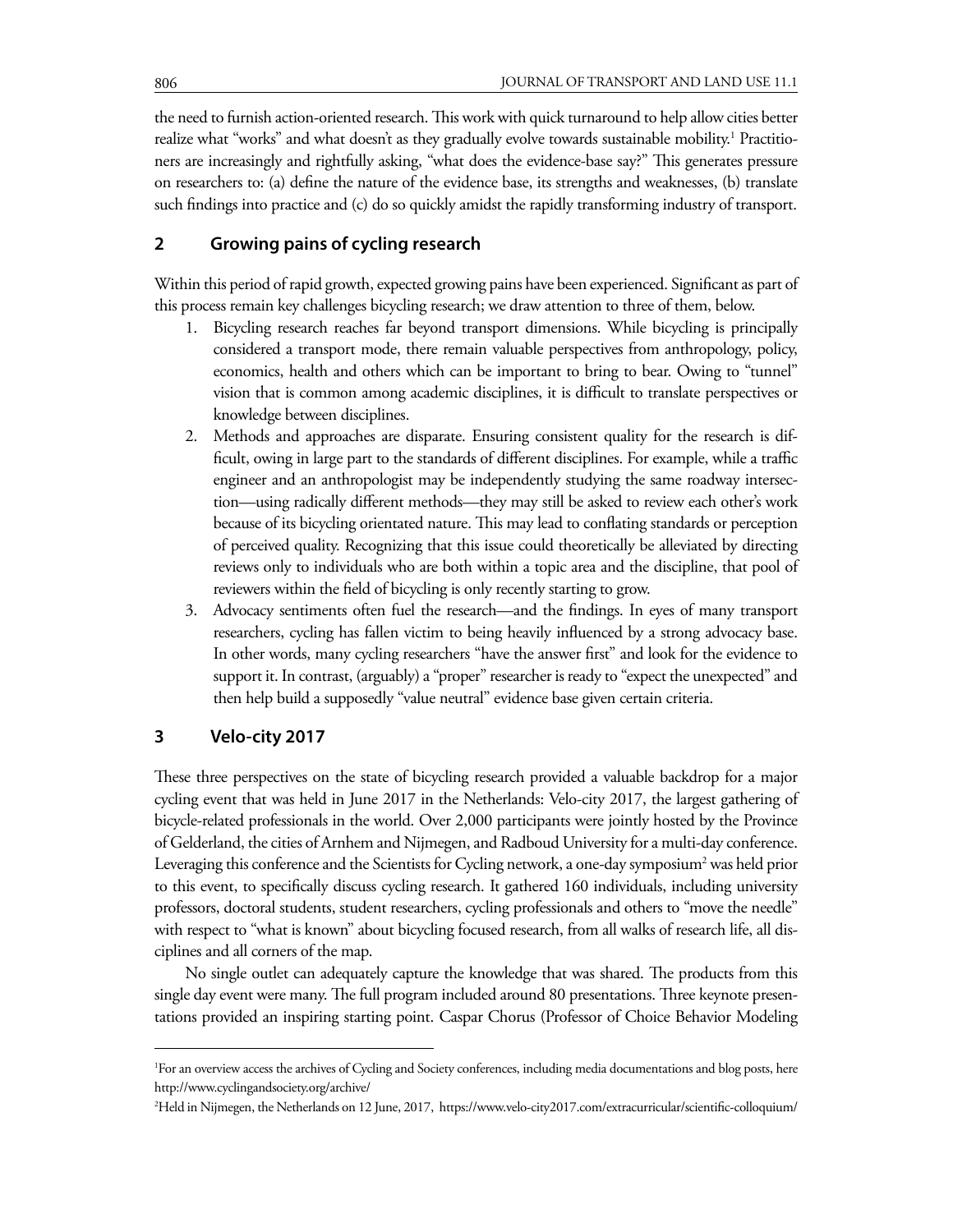from Delft University of Technology) kicked things off by sharing polemical perspectives about bicycling's role amidst conventional theories of travel behavior. He reviewed work in psychology suggesting that in the domain of morality, decision-making tends to be driven by emotions, heuristics, and an unwillingness to compromise. Based on this insight, he argued for a more dispassionate approach to policy-making, based on rigorous scientific studies into the causal determinants and effects of cycling behavior. Maria Hopman (Professor of Integrative Physiology, Radboud University and Radboudumc) alerted the congress to the valuable public health benefits of cycling. Leveraging the concept of "vitality" of individuals as they age from conception to decease, she unraveled the mechanisms that explain the relationship between inactivity and the development of chronic diseases as well. She concluded by highlighting the viable role that everyday cycling can provide to further exercise and health. Arnoud Lagendijk (Professor of Economic Geography, Radboud University) highlighted the value of practices and institutional configurations. He argued formal approaches of bicycling knowledge creation and application only serve to verify general insights of little practical use. Understanding and advocating bicycling warrants knowledge of how cycling evolves as part of life trajectories, social practices, and entrepreneurial initiatives.

These keynotes were supplemented with around 80 contributions—all peer reviewed—and five focused panel discussions. This was the first-ever gathering of cycling researchers of such magnitude and with such a rigorous peer review process. This special issue of JTLU captures six of the full papers with a clear relevance for transport and land use, as well as a viewpoint written by a science journalist specialized in the field of transportation who attended the event. Such outside perspective is a new approach that adds value to the overall debate, we believe. Other work presented at the conference has been published in other journals.

# **4 Informing the nature of bicycling research: Where could we go from here?**

As the individuals primarily responsible for administering the one-day research symposium, we learned a lot. Based on the process leading up to the symposium and also informed by the presentations and hallway conversations during the congress, we share the following perspectives.

### **4.1 Having research keep pace with changing needs**

Owing to technological developments and societal transformations, useful research is having difficulty keeping pace with transport innovations. In other words, the world is changing more quickly than bicycling research is able to suitably address. Bicycling is not alone in this respect, but bicycle technology in the form of dockless bicycle sharing, peer-to-peer bicycle sharing, e-bikes and cargo bikes provide rich avenues for new lines of investigation.

Fortunately, the stock of world-wide researchers who are now studying cycling is providing some relief in this regard. For instance, there are already several papers on dockless bicycle sharing, while the product has been only around for a few years (Fishman, 2016; Parkes, Marsden, Shaheen, & Cohen, 2013; Shen, Zhang, & Zhao, 2018). Cargo bikes are still a fringe mode, both for businesses and for private users, yet there is already a small community of researchers studying this particular phenomenon (Riggs, 2016; Masterson, 2017). Bicycling research is slowly becoming a "normal" domain of research; the academic community is, by now, sufficiently large to cover a wide range of topics, with substantial numbers of researchers studying "mainstream" bicycling topics and a range of "lonely riders" covering "niches" and emerging trends that could not be addressed when the bicycling research community was much smaller in size.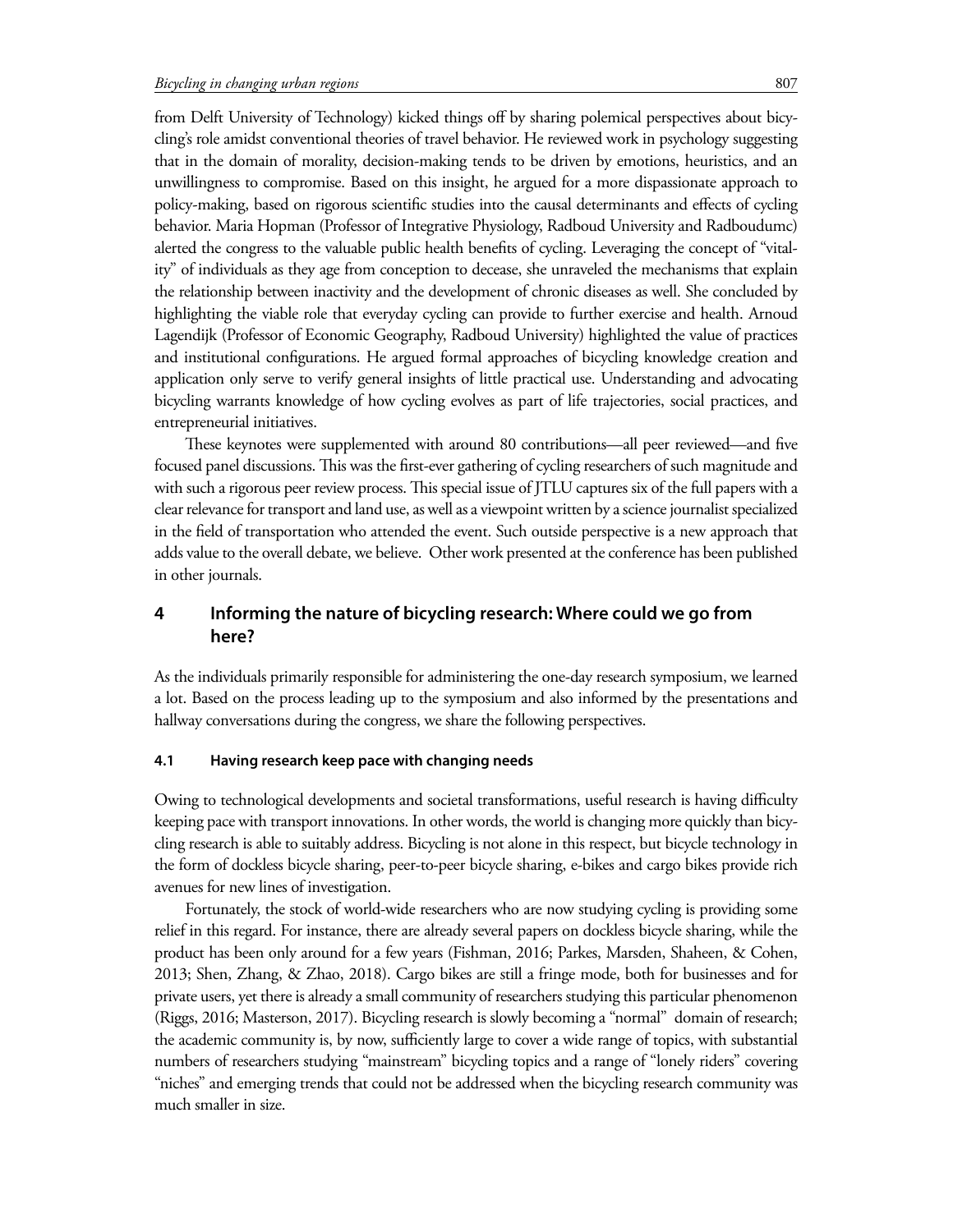Yet, while the increase in bicycling research is certainly a positive development, it also reflects a more fundamental and problematic trait of transport research: its focus on transport modes and technologies rather than people. The boom in bicycle research is a case in point. However, this is overshadowed by the exponential increase of studies into autonomous vehicles. The latter especially seems to follow the path well-known from the early decades of transport research, with its focus on the best ways to optimize and accommodate the technology of the future. Formerly, it was the regular, privately owned, car. Now, it is the electrical, possibly shared, self-driving car. Some bicycling research appears to be following the same path, focusing on how to optimize the use and experience of bicycling through better design of infrastructure and facilities.

While bicycling has a multitude of benefits, for both user and society, and much can be gained by a higher increase in bicycle shares, there remains a risk that the machine is overshadowing the human. Research centered around a single transport mode tends to ignore that virtually every transport mode is exclusionary in nature, perfectly matching the needs and desires of some but not of others. Like all other modes, the bicycle is excellent for some people and for some trips purposes, but not for others. Cycling research, and policies based on cycling research, may thus unintentionally contribute to what is now known as transport poverty and transport-related social exclusion. This phenomenon is a direct result of car-centered transport policies, supported by a mode-oriented transport research agenda. Bicycling researchers could benefit from being aware of this risk and avoid becoming part of the problem of the future, just like much car-oriented research is still part of the problem rather than the solution for the challenging problems in the transport domain.

#### **4.2 Contexts vary and external validity suffers**

Findings from cycling research in one context might have little value elsewhere. While this is always the case, the fact that bicycling can be particularly woven into the culture of a place (e.g., like food) suggests that findings within a particular discipline (i.e., engineering) would be best relevant within the context in which the research was conducted. A lack of attention for context is not specific to bicycling research. Much transport research has historically paid little attention to the role of context and culture. This is, for instance, evident in studies into value of time, (transport mode) choice experiments, car-following, etc. Perhaps telling is the fact that even the Netherlands employed transport demand models that did not include cycling as a mode of transport until the late 1990s, even though the bicycle share was substantially higher than public transport share on many links.

In many transport research domains, only the second wave of studies became more sensitive to the fact that travel or mobility is an inevitably social and societal phenomenon and thus strongly interwoven with local context, including climate, culture, everyday practices, and policies in a range of domains. A well-known example of such embeddedness is the use of the bicycle among Dutch youth. The "popularity" of cycling among Dutch high schools is as much related to the institutional structure of education as to the existence of high-quality bicycle infrastructures. Indeed, it was the very organization of Dutch education that initially led to high levels of cycling among youth, which then triggered the outrage about poor traffic safety and the call for an improved bicycle infrastructure in the early 1970s. Furthermore, the current high bicycle use is sustaining itself not merely because of the bicycle infrastructure, but as much because of the social practices that emerged around cycling and made high school cycling a selfsustaining practice. Merely building safe bicycle lanes to high schools will not produce these same patterns in other countries. We would argue that cycling researchers have gone much quicker through the learning curve about the relevance of context than many other research strands in transport. The neglect in much of the research on autonomous vehicles for cultural and spatial context is a case in point.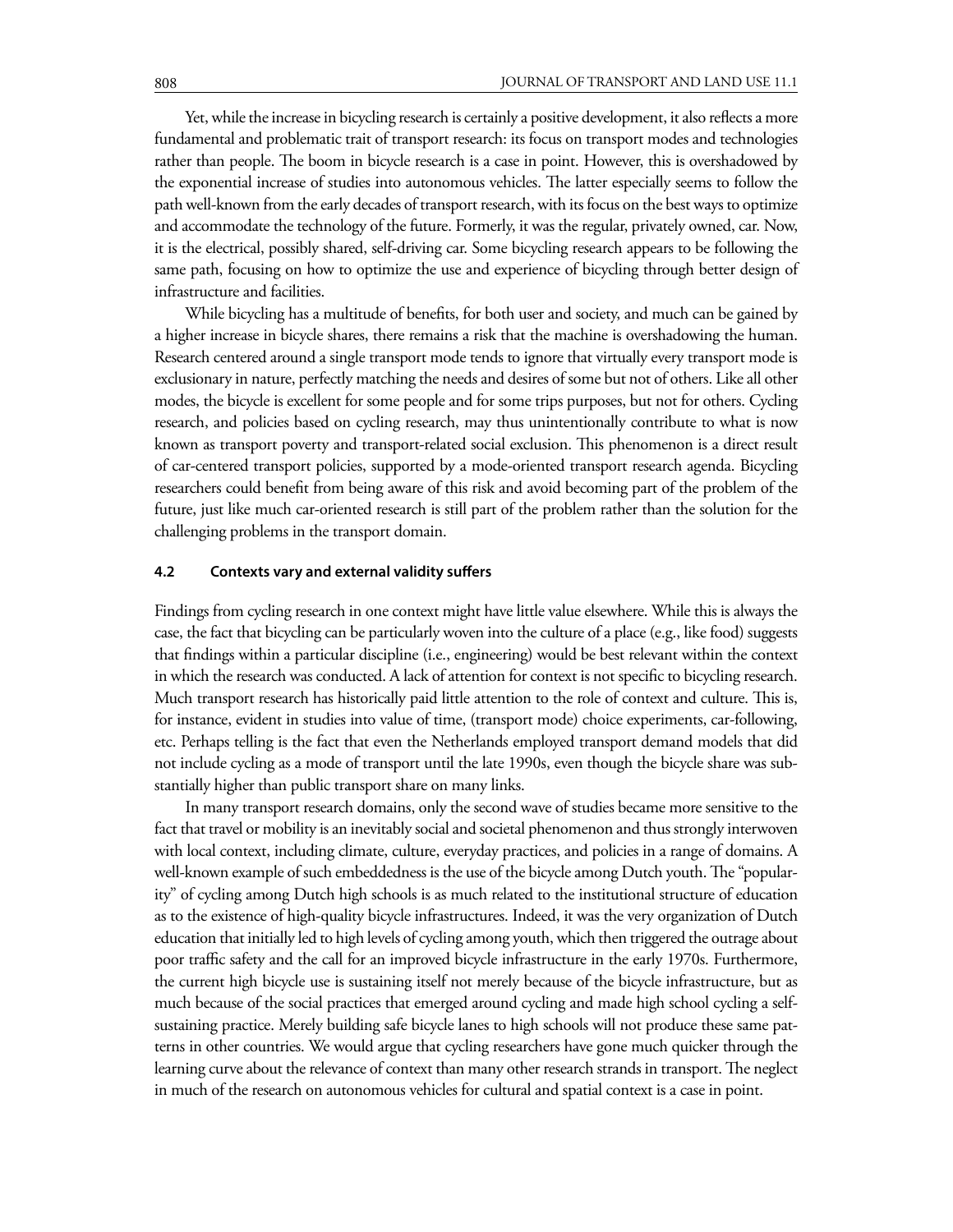### **5 Overview of the six contributions in this issue of JTLU**

The first paper (Furth et al., 2018) provides an example of the increased emphasis of planning and practice-oriented research. The authors analyze alternate low-stress bicycle route alignments in northern Delaware (US). Responding to the need of local authorities to evaluate and compare alternatives of infrastructure investments, they highlight the need of having comparative route alignments avoiding high-traffic high-stress links while minimizing detours. Their proposed propensity model offers a tool to measure network connectivity, thereby improving accessibility for both work and non-work trips.

The research from Yuan et al. (2018) focuses on the user in their cyclists' interaction behavior model. They narrate the interactions of cyclists in a controlled laboratory experiment as an alternative approach to collect traffic data. The model dissects individual maneuvering trajectories to avoid collision with other users. The results also point to subtle gender differences in cycling behavior and the model results contribute to informing safe cycling infrastructure design.

Collisions were explored in Williams et al. (2018) as influenced by built environment characteristics. This work investigates bicycle-motor collisions using a case control approach in New Zealand by studying how different features of road design affect bicycle crash occurrences, with an aim to identify high-risk areas and built environment features. They use network models to identify routes and use actual crash data of Christchurch to compute logistic regression models for likelihood analysis. Intersections and high arterial roads were found to be associated with crash risks as opposed to local residential streets.

Similar findings were reported in Barajas (2018), where safety and its relation to built environment characteristics takes the central focus, with a particular focus on disadvantaged neighborhoods. They explore bicycle crashes in the San Francisco Bay area to identify potential differences in bicycle crash occurrences in ethnic neighborhoods. The study appeals to the need for city planners to take neighborhood vulnerabilities and sociodemographic disparities into account.

Focusing on more behavioral analysis, Bernardi et al. (2018) evaluate individuals' route choice using smartphone data. They employ discrete choice models referring to an array of cycling use, from frequent cyclists, systematic, and repeated trips to non-leisure travels, linking to route choices. Remarkably, shortest routes were not always found to be the chosen option. Particularly for discretionary trips, personalized routes seem to be preferred by Dutch cyclists. This research highlights interpersonal as well as trip-related attributes in the choice of cycling routes.

In the context of cycling innovations to enable seamless longer commutes, van den Berg et al. (2018) explored behavioral choice on solar bicycles. This is a special category of electric pedal assisted bicycle with solar panels in the front wheels, thereby enabling independent charging through sunlight. The study conducts a stated preference survey data to model mode-choice as a function of sociodemographic latent classes and trip-related attributes. Contrary to popular belief, their findings suggest that women and retired individuals are among the main users of this new technology.

In sum, a solid research base on bicycling is critical to support larger initiatives as communities reinvent their transport portfolio. We trust you find value in how the articles and perspectives in this special issue of JTLU further reinforce this aim.